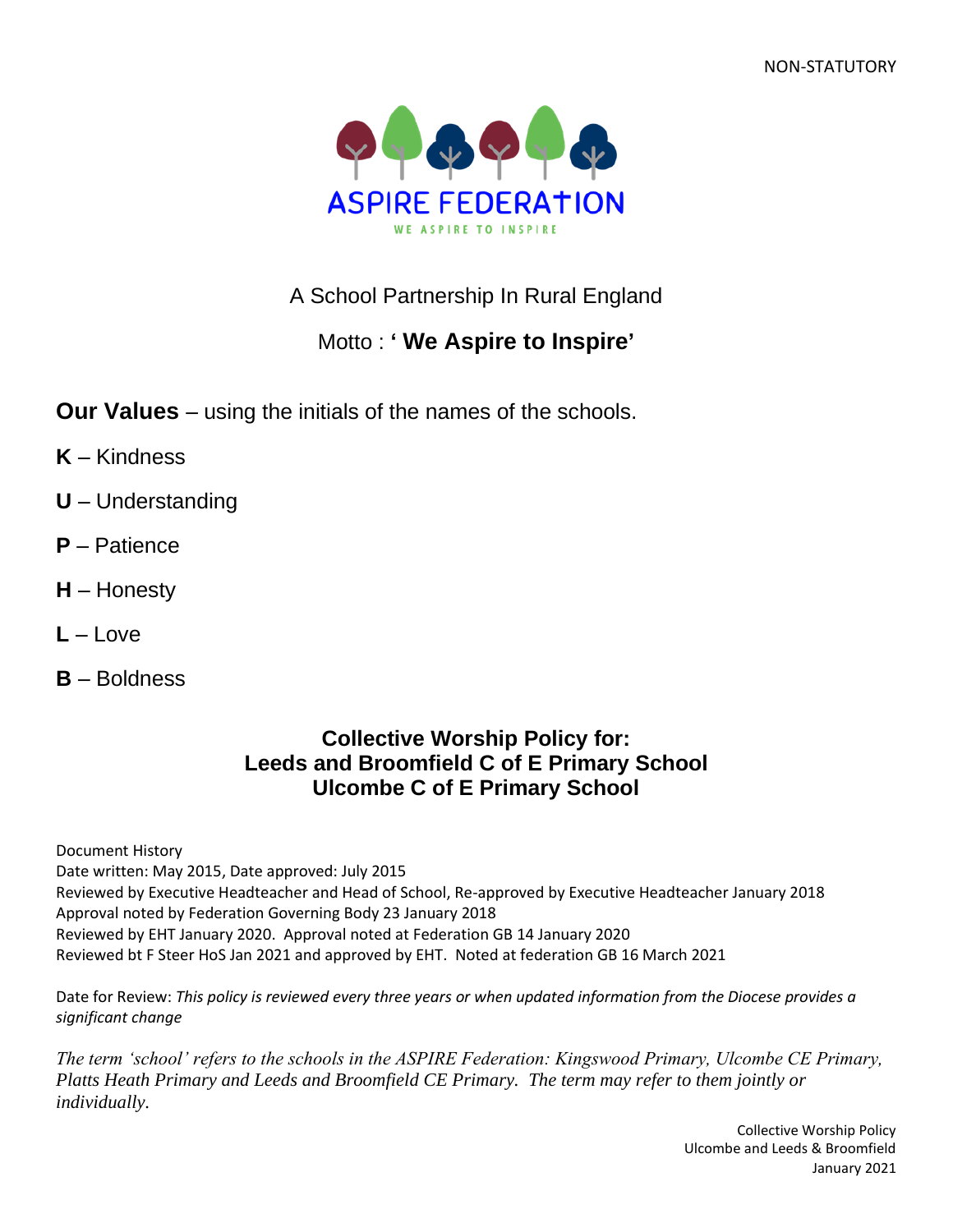### **Our Vision**

"To worship is to quicken the conscience by the holiness of God, to feed the mind with the truth of God, to purge the imagination by the beauty of God, to open the heart to the love of God and to devote the will to the purpose of God".

William Temple (1881-1894)

At our two Church of England schools this policy will be delivered through strong links made to our Christian values:

### **Leeds and Broomfield Church of England Primary School**

*"As many hands build a house, so many hearts make a school." (Matthew Ch 7 24-27)*

### **RESPECT RESILIENCE EMPATHY CURIOSITY HONESTY**

At Leeds and Broomfield we build strong foundations for the children, staff and all stakeholders to learn, flourish and fill their hearts with God's love. Everyone is important valued and needed to make Leeds and Broomfield grow. We give a quality all round education which develops the whole child; If the rain came we would not fall down. Our school Christian Values support the development of the children and all within the school and local community. In the spirit of our vision and values all pupils are included, valued and respected. We support the pupils in talking about their feelings and giving them strategies in order to cope and survive in life today.

### **Ulcombe Church of England Primary School**

"*Unity and diversity in the body – one body, many members." (Corintians Ch 12 12-27)*

### **HOPE RESPECT ENDURANCETRUST**

At Ulcombe Church of England Primary School endurance plays an important role in both our social learning and cultural ethos, where children aspire to be the best they can be. Diversity is the key to our curriculum and opportunities to progress and succeed both academically and as individuals are provided – many members working in unity with respect for each other. Hope is at the heart of our school community and is explicitly shown by both children and adults in our school, regardless of where the path of life leads them. Through God's love and trust each individual learns the skills important for them but also adds value to the community as a whole.

We are Ulcombe Church of England Primary School and each one of us is a part of it!

### **Introduction**

Our collective worship policy strengthens and supports the distinctive Christian character of our school, reaffirms our Christian values and celebrates the contribution that each child makes to our community. Worship reflects the variety of traditions found in the Church of England as well as other Christian traditions, and recognizes and follows the Church's liturgical year. The daily Christian act of worship is central to our ethos and is supported by all staff and governors.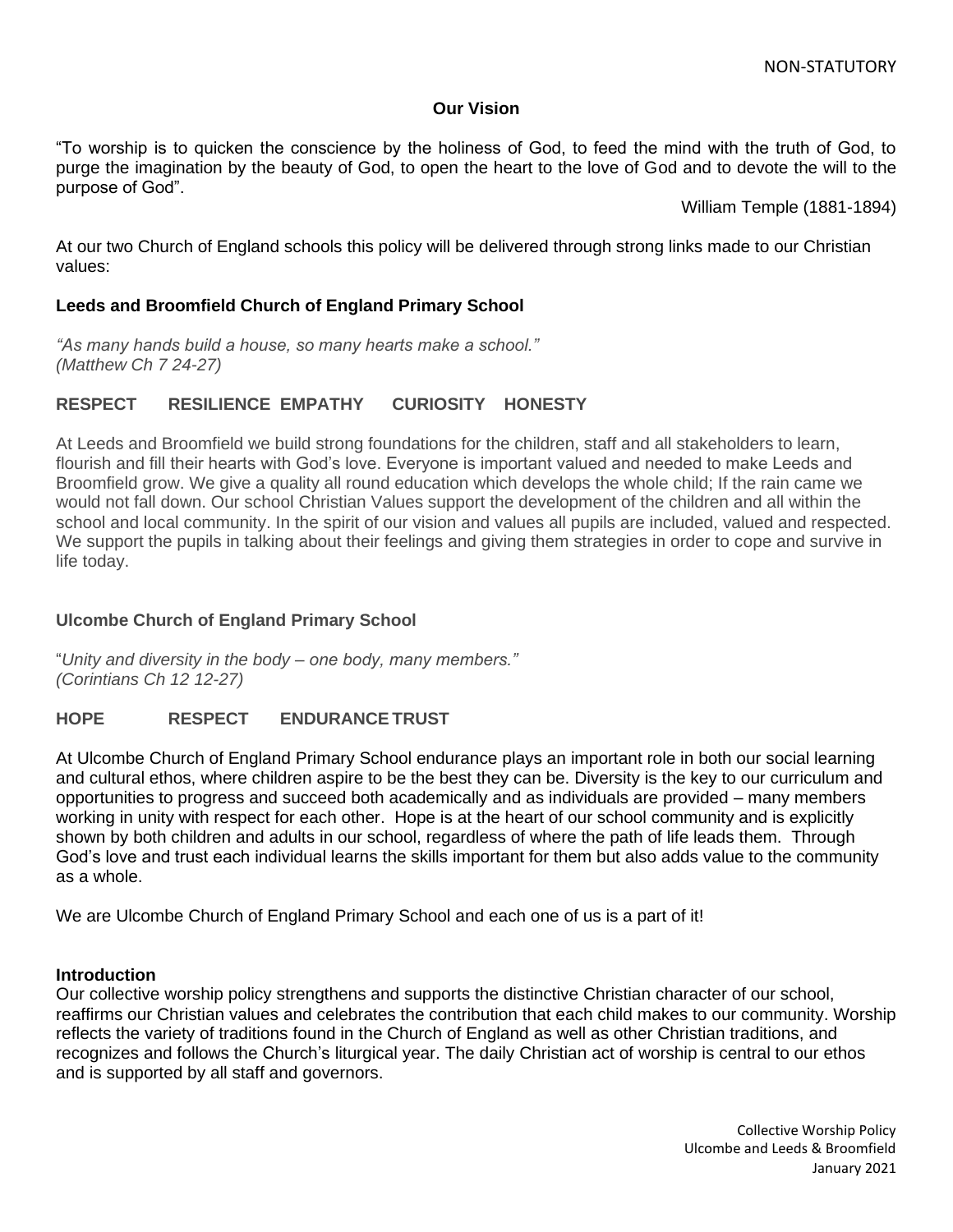### **Aims**

Collective worship at Leeds and Broomfield and Ulcombe provides opportunities for students and staff:

- to explore a relationship with God as Father, Son and Holy Spirit
- to reflect on our explicit Christian Vision and Values
- to develop personal spirituality especially through prayer, and also through a range of other experiences
- to be engaged in an exploration of the relevance and application of the Christian faith
- to develop an enquiring mind and express and explore their own views openly and honestly
- to develop a community spirit, a common ethos and shared Christian values
- to foster an awareness of the world around them and a sense of their place within it.

### **The Anglican Christian Tradition**

The following may be described as shared Christian elements of collective worship:

- Using the Bible as a source of knowledge and inspiration for themes and stories
- Observing the cycle of the Church's Year Advent, Christmas, Lent, Easter, Pentecost, Harvest and Saints Days
- Learning and saying Christian prayers from a number of sources, for example, the Lord's Prayer
- Using simple Anglican (or Methodist) liturgy at levels appropriate to students'/pupils' age
- Singing a wide variety of Christian hymns and songs
- Experiencing Christian symbolism in worship and reflecting on their meaning e.g. cross, crucifix, bread and wine and candles
- Using prayer, silence and reflection
- Celebrating the Eucharist/Holy Communion

### **Policy Provision**

### **Implementation**

Collective worship is a legal requirement. In line with the statutory requirement, a Christian act of collective worship is provided for all pupils every day. All teaching staff attend all acts of collective worship. Time allocated to collective worship is not part of curriculum time.

There is an act of Collective worship every day where children have the opportunity to:

### **Gather**

- $\frac{1}{2}$  We gather together and greet each other
- $\downarrow$  We all come to play a part in this community
- $\downarrow$  We are preparing to meet God

### **Engage**

- $\ddot{\phantom{1}}$  We engage with the big things and the little things in life
- $\ddotplus$  We encounter Jesus and the stories of the Bible
- $\ddot{*}$  We are listening for God's message for us

### **Respond**

- $\downarrow$  We respond to what we have heard and seen
- $\downarrow$  We respond together as individuals
- $\downarrow$  We are given the opportunity to worship God

### **Send**

 $\downarrow$  We are sent out to love and serve one another and to make a difference in the world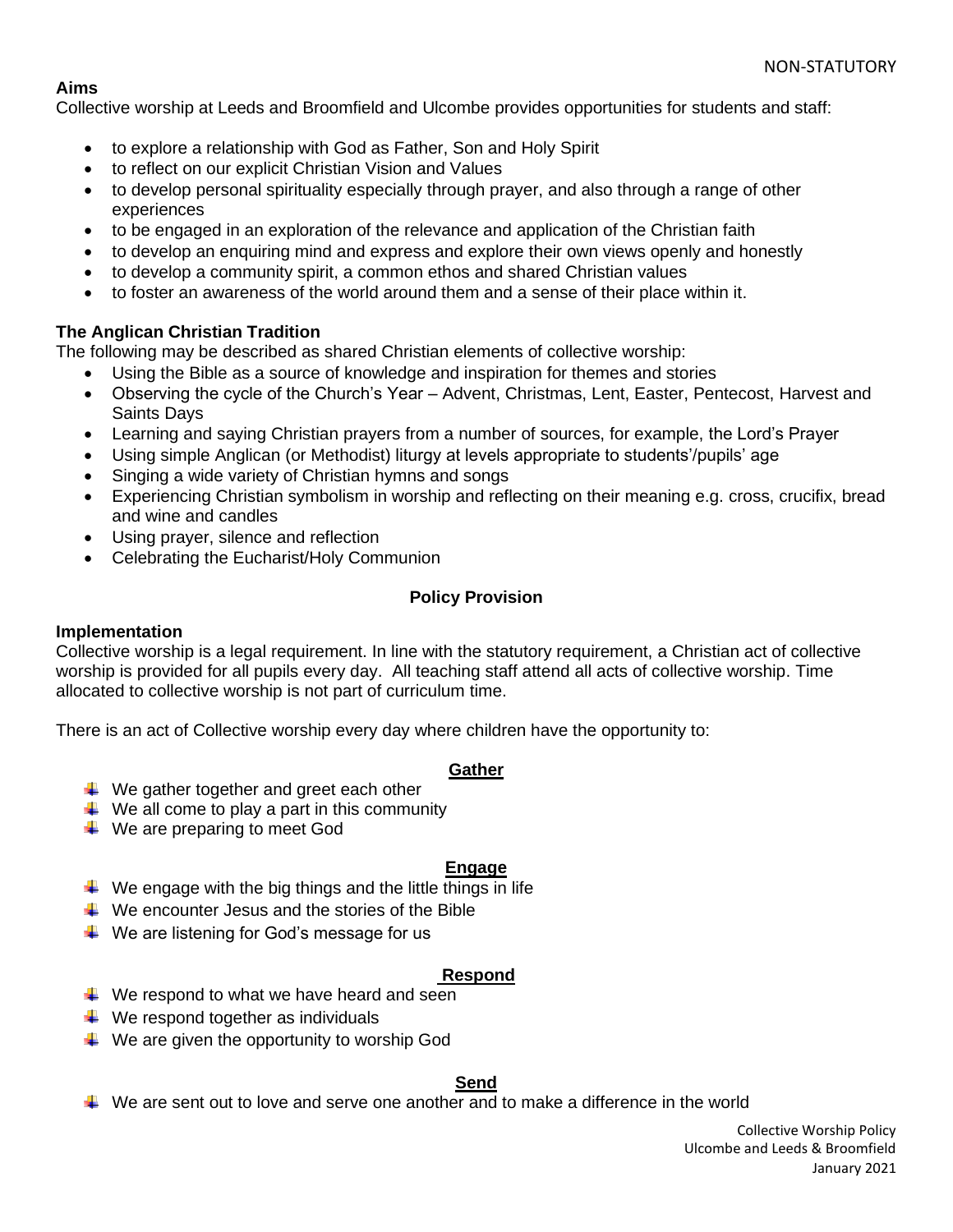$\downarrow$  We are all dismissed with God's blessing

At Leeds and Broomfield this takes place on the following days and times:

### **Monday/Tuesday**

9am in the school hall – delivered by Head of School, Class Teachers, Teaching Assistants and children

### **Wednesday**

9am – in the school hall currently led by Reverend Mark or Graham Bibby who links his sermon to the current collective worship themes, an aspect of church worship such as Baptism or Christian season.

Once a term The Family Trust, a local Christian organisation, also deliver this collective worship session, focusing on a particular parable or aspect of the season such as Christmas or Easter.

### **Thursday**

Pupil led worship for the whole school supported by one of the class teachers. This follows the AOW planning but is planned and led by the children.

### **Friday**

2.45-3.10pm – Celebration assembly linked to collective worship led by Head of school or senior teacher with parents and carers invited to attend. This time together gives an opportunity to show how much the school community values the achievements of its members. This is also the time when all can join together in worship and say our school prayer together.

In all collective worship there is evidence of use of varying types of worship experiences through prayer, music, silence, Bible reading, story, dance, puppets, DVD and similar clips from internet sites such as You Tube. Children also present and act out key aspects of the identified themes at times during collective worship sessions.

Hall displays link closely to the Christian aspects discussed in collective worship sessions and/or the Christian values of the school. These include work completed by the children, pictures, artefacts and references to bible stories and parables.

At Ulcombe this takes place on the following days and times:

### **Monday/Tuesday/Wednesday**

2.50pm – 3.10pm in the school hall – delivered by Head of School, Class Teachers, Teaching Assistants and children

### **Thursday**

10.00-10.20am – in the school hall currently led the Len Valley worship team who link their sermon to the current collective worship themes, an aspect of church worship such as Baptism or Christian season.

Once a term The Family Trust, a local Christian organisation, also deliver this collective worship session, focusing on a particular parable or aspect of the season such as Christmas or Easter.

### **Friday**

2.45-3.10pm – Celebration assembly linked to collective worship led by Head of school or senior teacher with parents and carers invited to attend. This time together gives an opportunity to show how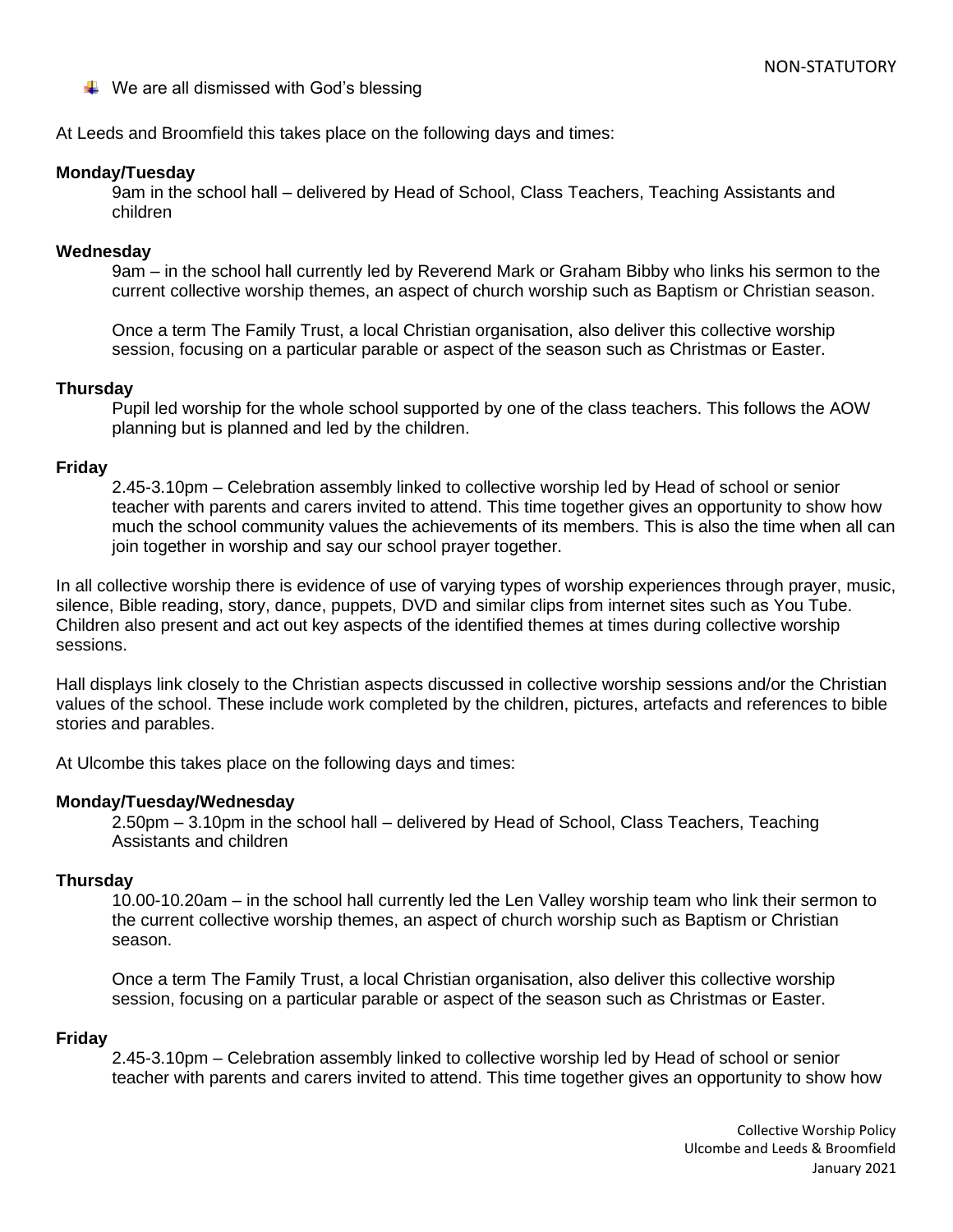much the school community values the achievements of its members. This is also the time when all can join together in worship and say our school prayer together.

*Whilst adhering to Covid-19 guidelines, collective worship is being undertaken in classes/bubbles and/or via the internet where appropriate.*

#### **Church and Parish links**

The priest in charge of Leeds and Hollingbourne conducts worship once weekly on a Wednesday at Leeds and Broomfield school. He and the Co-ordinator share frequent contact regarding the synchronisation of themes and topics. At Ulcombe the ministry from the local benefice lead worship weekly on a Thursday.

In both schools worship is held in church during the year. Parents are invited to participate in the Leavers' service as well as Easter, Christmas and Harvest services. The children, staff and governors also contribute to the monthly Parish Magazine and Parish council meetings as requested.

The schools are a friend of Canterbury Cathedral and often takes part in their Cathedral Days. The school adopts regular charities each year such as children in Need and Action Aid and makes donations to charitable organisations when appropriate.

The Family Trust visits the schools once a term to conduct an assembly using visual, auditory and kinaesthetic means to deliver their leaving worship.

#### **Planning and Co-ordination**

Worship is planned on a termly basis based on the collective worship plans from the Diocese of Canterbury and Rochester and these will include aspects of the school's Christian Vision and Values as appropriate.

The RE leader is responsible for medium term planning, recording, monitoring and maintaining resources.

#### **Monitoring and Evaluation**

Worship is monitored periodically by staff and children, and feedback is given to staff as soon as possible after the monitoring session. Feedback refers to the good practice delivered during the collective worship sessions and further areas for development. It also helps identify any possible CPD requirements of staff.

#### **Self-evaluation and Statutory Inspection of Anglican and Methodist Schools (SIAMS)**

School Self-evaluation is completed on the SIAMS Self-evaluation forms provided by the Diocese. Worship is inspected under Section 48 of the Education Act (SIAMS).

#### **Parental Withdrawal**

Parents have the right to withdraw their child/children from acts of collective worship. However, as collective worship is central to our ethos, our headteacher would appreciate the opportunity to discuss this decision with parents. Students not attending collective worship sessions will have the opportunity to read or complete work in their own classrooms under the supervision of a teaching assistant.